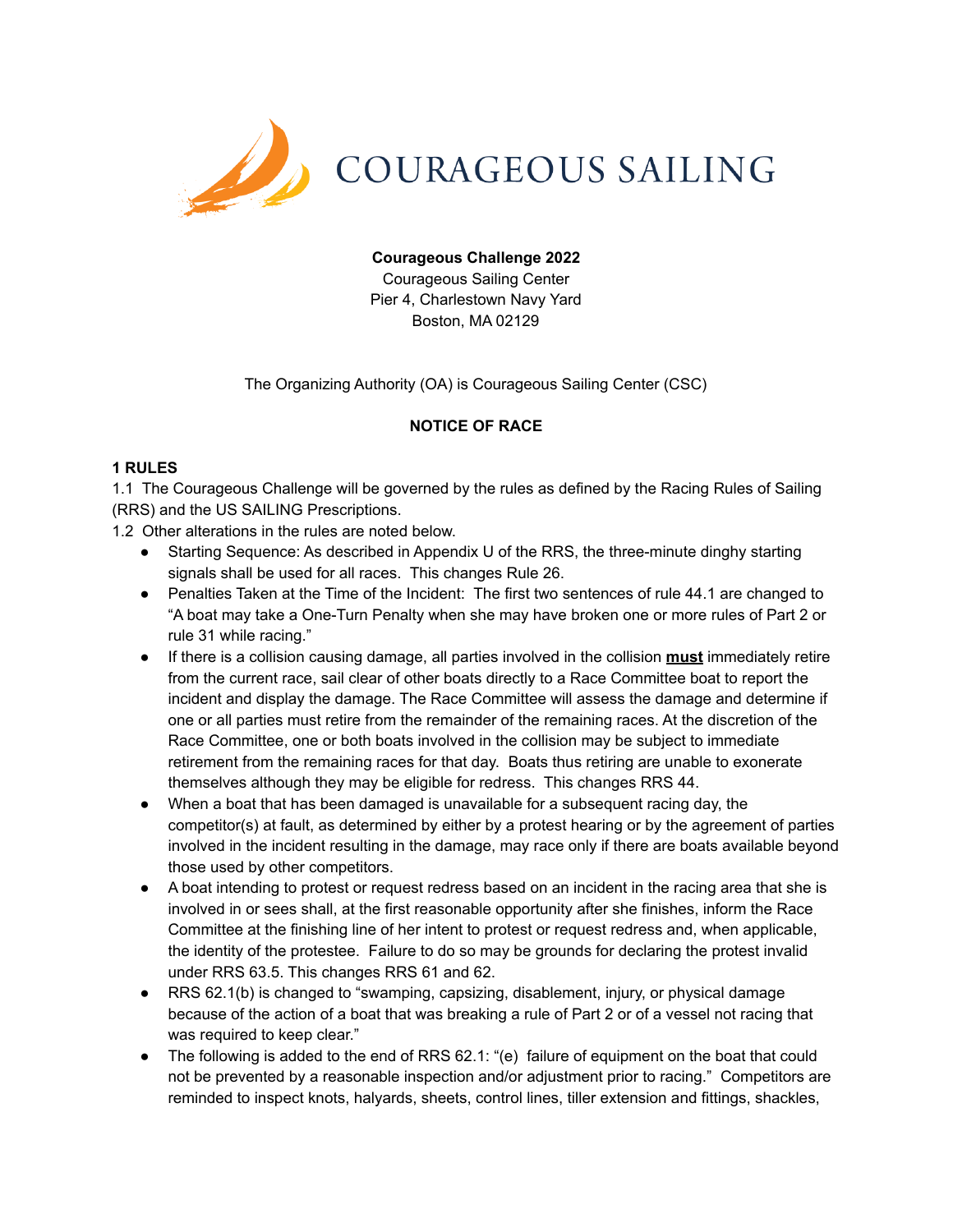cotter pins, and cotter rings ('ring dings') used the secure stays to the hull or blocks to the boom, mast, traveler, or boat, before leaving the dock. If they do not do so, they should not expect relief when simple and preventable failures occur.

● RRS 40 is deleted and replaced with: "All competitors shall wear, while on the water or dock, other than for brief periods while adding or removing clothing, an approved US Coast Guard PFD. The PFD must be worn outside all clothing, except that a thin shirt may be worn over the PFD to prevent snagging." Note that flag Y will not be displayed. This changes the preamble to Part 4 of the RRS.

# **2 ELIGIBILITY AND ENTRY**

2.1 The regatta is open to the first twenty-three (23) teams who submit a complete roster (name, mailing address, and email address of all skipper and crew) and payment of the regatta fee.

2.2 Entries are to be submitted by the skipper of each team.

2.3 Teams shall consist of a minimum of two people. All teams must race with one skipper and between one and three crew. No fewer than two and no more than four team members may race at any time. Skippers must be approved in advance by the OA [Executive Director, Adult Program Director, or in their absence, the designated Principal Race Officer].

2.4 All competitors shall provide an online [Courageous](https://courageoussailing.force.com/csguest/s/courageous-sailing-waiver) Sailing Center waiver. It is the responsibility of the team captain and skipper to ensure that everyone on their team has signed a waiver before using the Courageous dock and boats. No individuals may be on the CSC dock or boats without having signed a waiver.

2.5 When a registered skipper is unable to continue in the event, that skipper may seek the approval of the OA to authorize an original crew member to substitute.

2.6 When a registered crew member is unable to continue in the event, the team skipper may authorize a substitute, a temporary substitute or other adjustment.

# **3 FEES**

The entry fee for the Courageous Challenge is described on the event's web page at <http://courageoussailing.org/events/corporate-challenge>. To register, contact Dave DiLorenzo at [dave@courageoussailing.org.](mailto:dave@courageoussailing.org)

## 4 **SCHEDULE OF EVENTS**

4.1 Racing will take place each Monday in June. Official race days are Mondays, June 6, 13, 20, and 27.

4.2 The schedule of events for each Monday shall be:

- 1800 Skippers' Meeting (when necessary)
- 1830 First Warning

Racing will continue at the discretion of race committee.

4.3 Unless excused by the OA, attendance at the skippers' meeting is mandatory.

4.4 Racing for a given day may be canceled at the discretion of the OA. Races may also be abandoned when conditions do not permit their completion.

## **5 BOATS**

Rhodes 19s, with main and jib sails, will be provided by the OA.

## **6 SAILING INSTRUCTIONS**

The sailing instructions will be available prior to the first race and on the website of CSC.

## **7 VENUE**